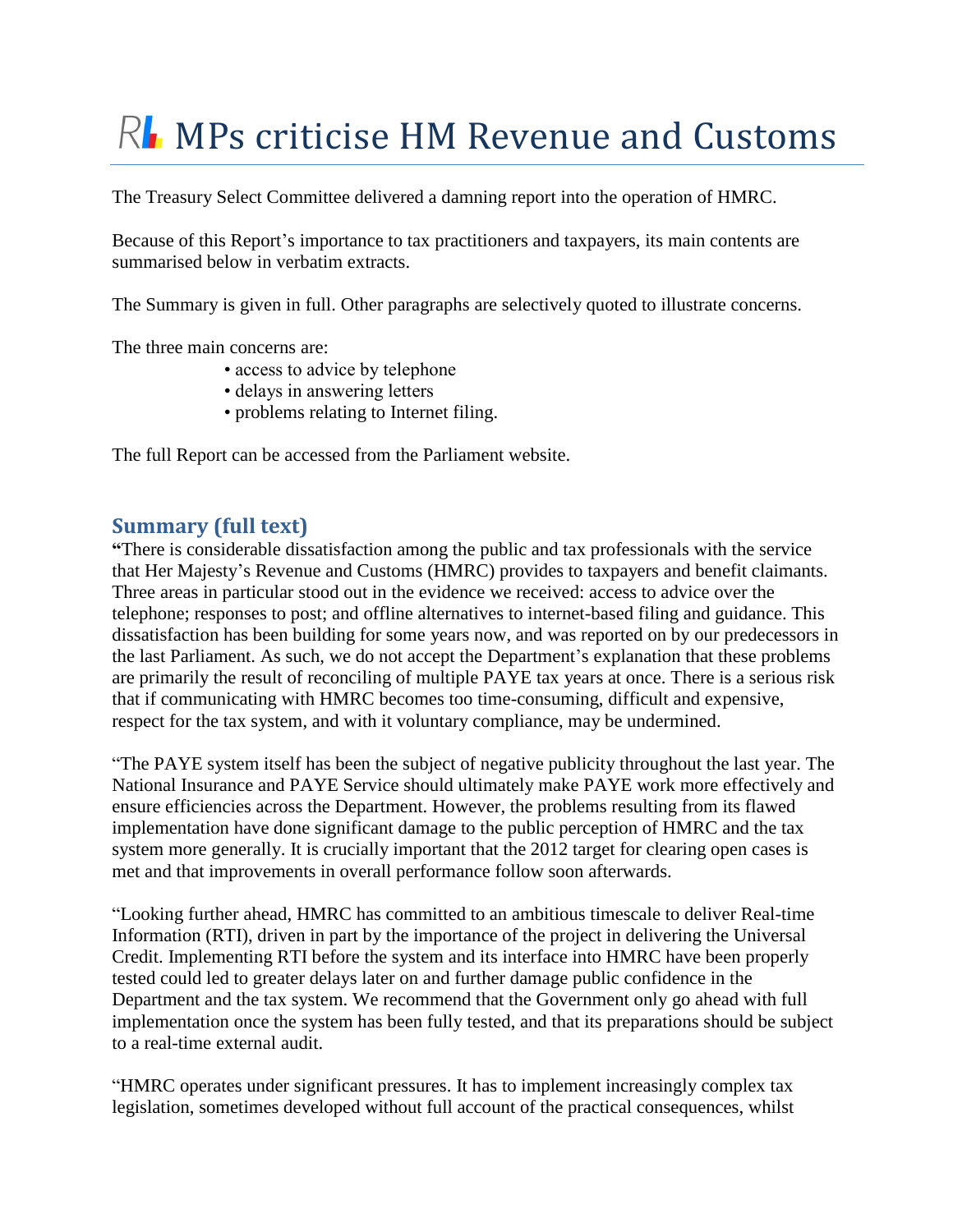undergoing restructuring, delivering substantial resource reductions and job cuts. The Government has agreed a Spending Review settlement with HMRC that involves further reductions, offset by "reinvestment" in compliance and PAYE. Whilst genuine efficiencies have and will continue to be made, we are concerned that performance may deteriorate further if resource reductions are badly managed: we received disturbing evidence of job cuts being made before the efficiencies that were intended to enable them had been delivered, and of a culture of command and control that disengages staff and prevents potential problems from being dealt with effectively.

"HMRC continues to face major difficulties with staff engagement. Whilst staff remain dedicated to their work despite the pressures HMRC is under, they have little confidence in the leadership of the Department or that change will be for the better. This has been a long-running problem for the Department. Whilst senior management are very aware of the problem and have made efforts to improve engagement, there has been little evidence of any positive impact to date.

"This report does not examine HMRC"s performance in ensuring it raises the correct amount of revenue in detail. We intend to report on this later in the year. However, we do agree with the Committee of Public Accounts that HMRC should examine how it can improve accountability regarding the settlement of large tax cases."

#### **Resources**

"One of the themes in the evidence we have received has been the resourcing of HMRC. Many of our witnesses — including the HMRC unions, accountancy bodies, former employees and business organisations — expressed the view that HMRC"s performance has been damaged by the sustained reductions in its resources made since the merger of the former Inland Revenue with HM Customs and Excise in 2005." (Para 8, part)

#### **Burden on taxpayers**

"One of the most concerning themes in the evidence we received was that some of these [efficiency] savings were effectively being made by displacing the costs of tax administration onto individuals, businesses and tax professionals." (Para 14, part)

"The possible displacing of costs from HMRC onto taxpayers has been a long-running concern for tax agents, businesses and individuals. Not enough is known about the impact of resource reductions at HMRC on the administrative burdens faced by businesses and individuals. It would be counterproductive if 'efficiencies' achieved at HMRC resulted in greater costs being placed on the wider economy. Such a result would impede growth." (Para 18)

"A common complaint against HMRC has long been that it does not understand how its work impacts on the taxpayers that it deals with. Small businesses in particular have long taken the view that HMRC simply does not understand how they operate. Individual taxpayers, particularly those making payments through PAYE, often believe that HMRC will automatically calculate their tax correctly, whilst in reality HMRC is reliant on the information provided by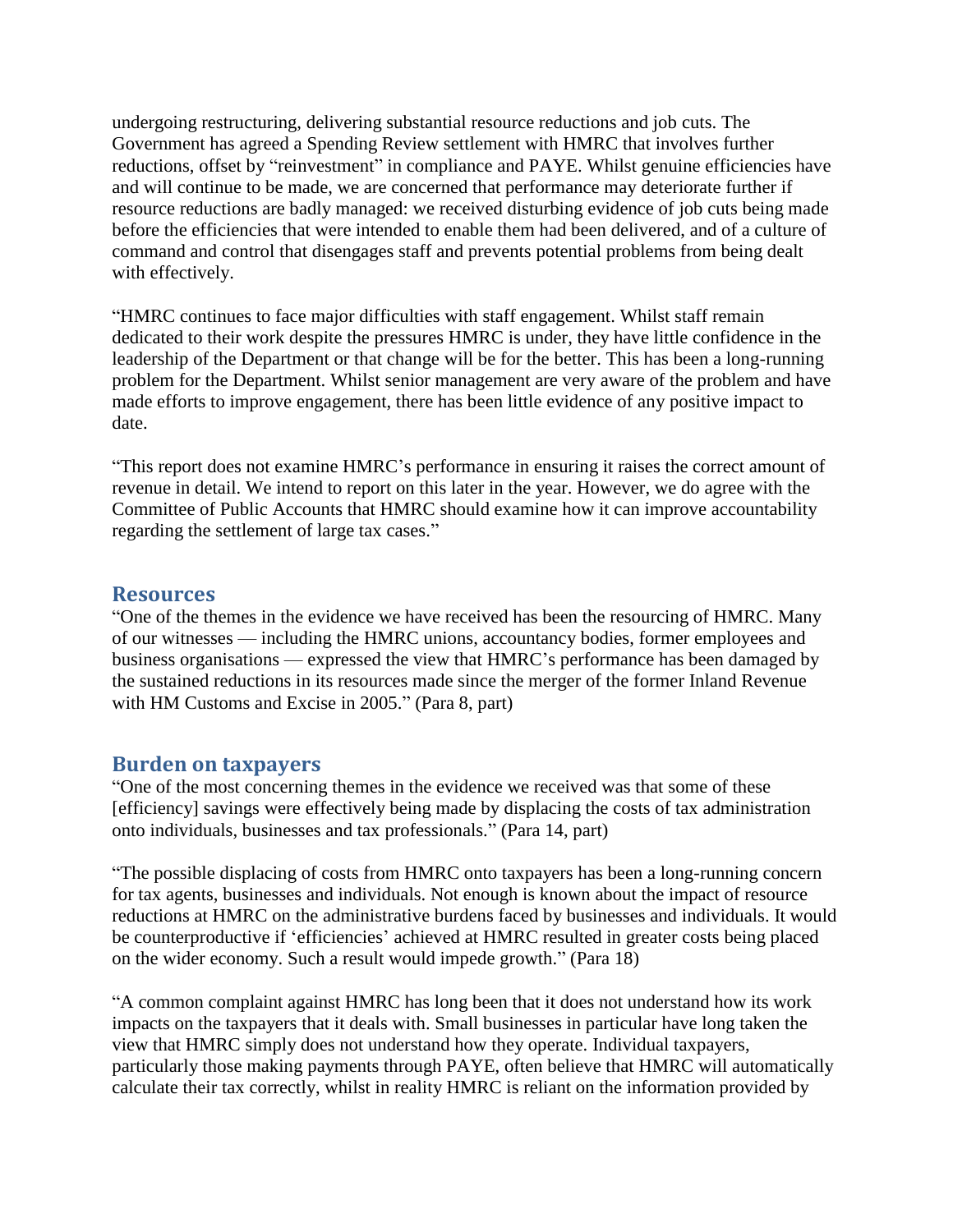them and their employers." (Para 142)

"The prospects of HMRC"s customer service improving in the near future appear bleak. The Department is still wrestling with the fall-out from the implementation of NPS [National Insurance and PAYE computer system] and does not expect to clear the backlog of open cases until 2012." (Para 149)

# **Planned "efficiency savings"**

"We recommend that the Government look again at the profiling of the savings HMRC is expected to make alongside the efficiencies that are expected to deliver them to ensure the two are commensurate and allow a degree of contingency in the case of unexpected problems with implementation. Technological improvements and process changes within HMRC have and will continue to deliver genuine efficiency savings. However, there have been credible suggestions that HMRC has in the past made savings by reducing staff numbers before the enabling efficiencies have been fully realised — with resulting impacts on performance and costs." (Para 22).

"ARC [the HMRC trade union] said that insufficient effort had been put into recruiting and training tax professionals who would be able to take over from departing HMRC staff" (Para 26, part)

"The Department's effectiveness depends not only on the quality and effectiveness of its publicfacing and processing staff, but also on having a cadre of staff at all levels who have long experience in tax matters. There is some evidence that the workforce change programme may have led to a disproportionate loss of experienced people at HMRC." (Para 27, part)

"HMRC"s claim to have delivered £1.1 billion of savings "without overall negative impact on performance" lacked credibility." (Para 139, part)

## **Legal complexity**

"HMRC"s task is made harder by the increasing complexity of the tax system and deficiencies in the underlying legislation." (Para 29, part)

## **Staff morale**

"Staff engagement figures continue to be poor. The Cabinet Office"s autumn 2010 people [survey](http://www.publications.parliament.uk/pa/cm201012/cmselect/cmtreasy/731/73106.htm) ranked HMRC bottom of the entire Civil Service with an overall positive score of 34% (a composite score made up of responses to key questions)—a 2 percentage point fall on the previous year." (Para 42)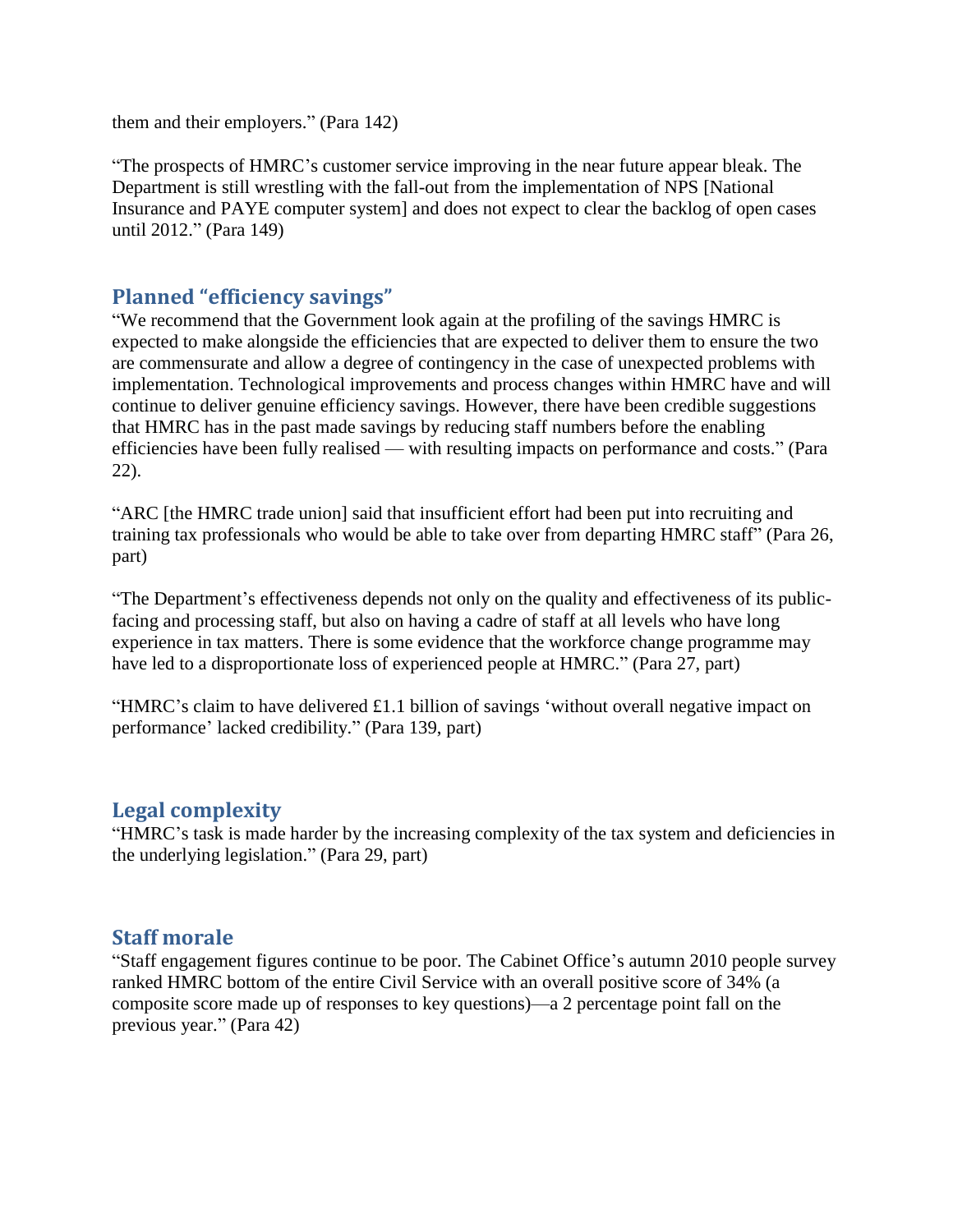"The Chairman of HMRC, Mike Clasper CBE, accepted that staff engagement was a major concern, but argued that there was a significant difference between the attitude of staff towards their work and towards the organisation more generally." (Para 44, part).

"The overall average of positive responses relating to "My Work" was 49%, 22 percentage points lower than the CSb (Civil Service benchmark), driven down by very low scores relating to amount of control staff felt they had over their work." (Para 45, part)

"Only 15% [of staff] felt proud when they tell others that they worked for HMRC, a full 40 percentage points lower than the Civil Service benchmark, whilst only 12% would recommend it as a great place to work. Under leadership and managing change, HMRC on average scored 17% positive responses, 20 percentage points below the Civil Service benchmark." (Para 47)

" The poor scores in these areas are a cause for concern as HMRC goes into another period of restructuring." (Para 48, part)

"[ARC] pointed out that the staff survey revealed that "61 per cent of staff have no confidence in the decisions made by HMRC"s senior managers" (Para 48, part)

"Mike Clasper [chairman of HMRC] accepted that HMRC had managed change poorly and "we need better leadership"." (Para 49, part)

"Relatively positive staff attitudes towards immediate colleagues and superiors stand in stark contrast with overwhelmingly negative attitudes towards organisational change and the management of the Department." (Para 50, part)

" The evidence we heard identified two broad causes behind the poor staff survey results: the impact of constant restructuring and staff reductions, and a perceived "command and control" culture." (Para 51)

# **Command and control culture**

"A second contributory factor identified by our witnesses was a "command and control" approach to management within HMRC." (Para 56, part)

"Middle managers are discouraged from reporting back to the top "bad news" or news that projects and initiatives are becoming unmanageable or are going awry. Such reports are regarded as "negativity" and will damn career progress.

"Thus at the top senior managers are largely unaware of the difficulties, problems, and obstacles that the bulk of the organisation faces. They know little of the scale of unanswered phone calls, and the unopened letters, the data quality of tax payers' records and perhaps most importantly the nature and quality of the service provided on a daily basis to the taxpaying public. The role of middle managers is to struggle vainly and to provide the appearance that their targets have been met. They are not expected to provide reasons why targets are not met, they are just expected to get on and meet them." (Para 56, part)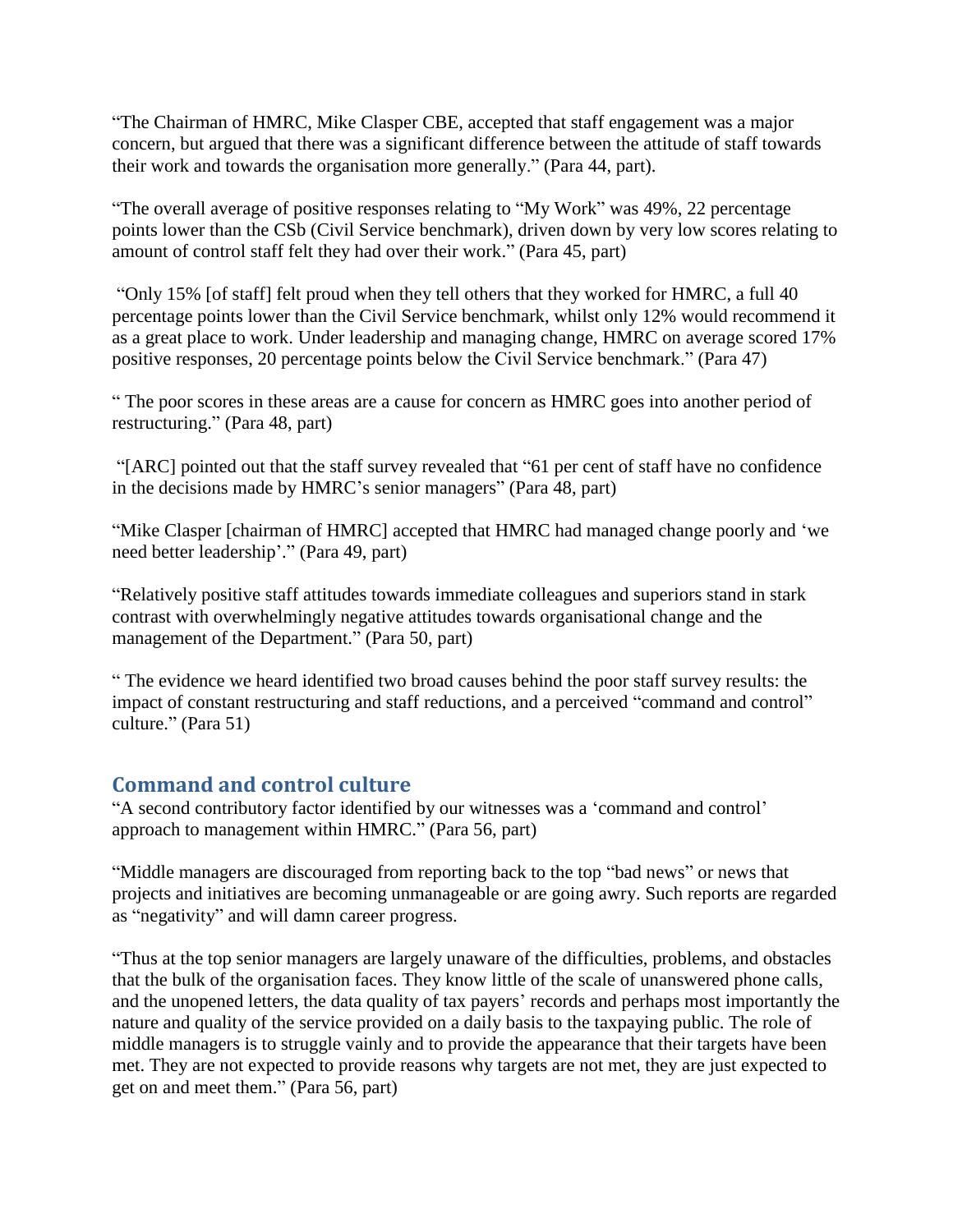"The unions ... pointed to figures in the staff survey, suggesting that only 21% of staff within HMRC felt it was safe to challenge the way things are done—18 percentage points (pp) lower than the Civil Service benchmark (CSb)." (Para 58, part)

"The evidence we have received about the management culture within HMRC, supported by the staff survey results, is very disturbing. There is a perception that the Department is run on the principles of close control and management scrutiny, with little opportunity for individuals to develop autonomy and exercise their skills." (Para 64, part)

" It is particularly concerning that staff feel unable to escalate possible problems up the management chain or challenge established practice" (Para 65, part)

"HMRC has been through a period of instability at the top of the organisation that has led to a lack of strategic vision." (Para 70, part)

# **Reputation**

[Referring to the six million incorrect PAYE codes in 2010:] "the episode"s impact on the reputation of HMRC cannot be overstated." (Para 80)

"Ten years ago the Inland Revenue had the reputation of being one of the best run Departments in Whitehall. Today HMRC"s reputation is in tatters as one disaster has followed another" (Para 81, part)

"Data quality has been a key weakness in the PAYE system to date. The success of both the National Insurance and PAYE Service and Real-time Information will depend to a large extent on how effectively HMRC can "cleanse" the data it receives and holds." (Para 88, part) "HMRC"s poor performance in relation to customer service is concerning, not just because of the unacceptable delays and costs being placed on members of the public and businesses, but also its possible impact on the tax take. Several witnesses suggested links between the ease of complying with a tax regime and the compliance rate." (Para 151, part)

"Reputational damage done to HMRC by the errors to PAYE codes in January 2010 and the subsequent reconciliation issues in late 2009-10 tied into a wider concern that a distant, underfunded and poorly performing HMRC could diminish respect for the institution and the tax system generally." (Para 152, part)

"HMRC is now too often seen as an organisation that is unable to collect the right amount of tax, increasingly difficult to contact by phone, letter or in person, yet unforgiving of customer error and relentless in its pursuit of small debts. This image may have been exaggerated by parts of the press, but failings occur too frequently to be dismissed as "isolated instances"." (Para 152, part)

"The service standards provided by HMRC cannot be treated as a separate issue from the collection of tax revenues and the level of tax compliance. Current levels of voluntary compliance should not lead to complacency: any negative change in attitudes regarding paying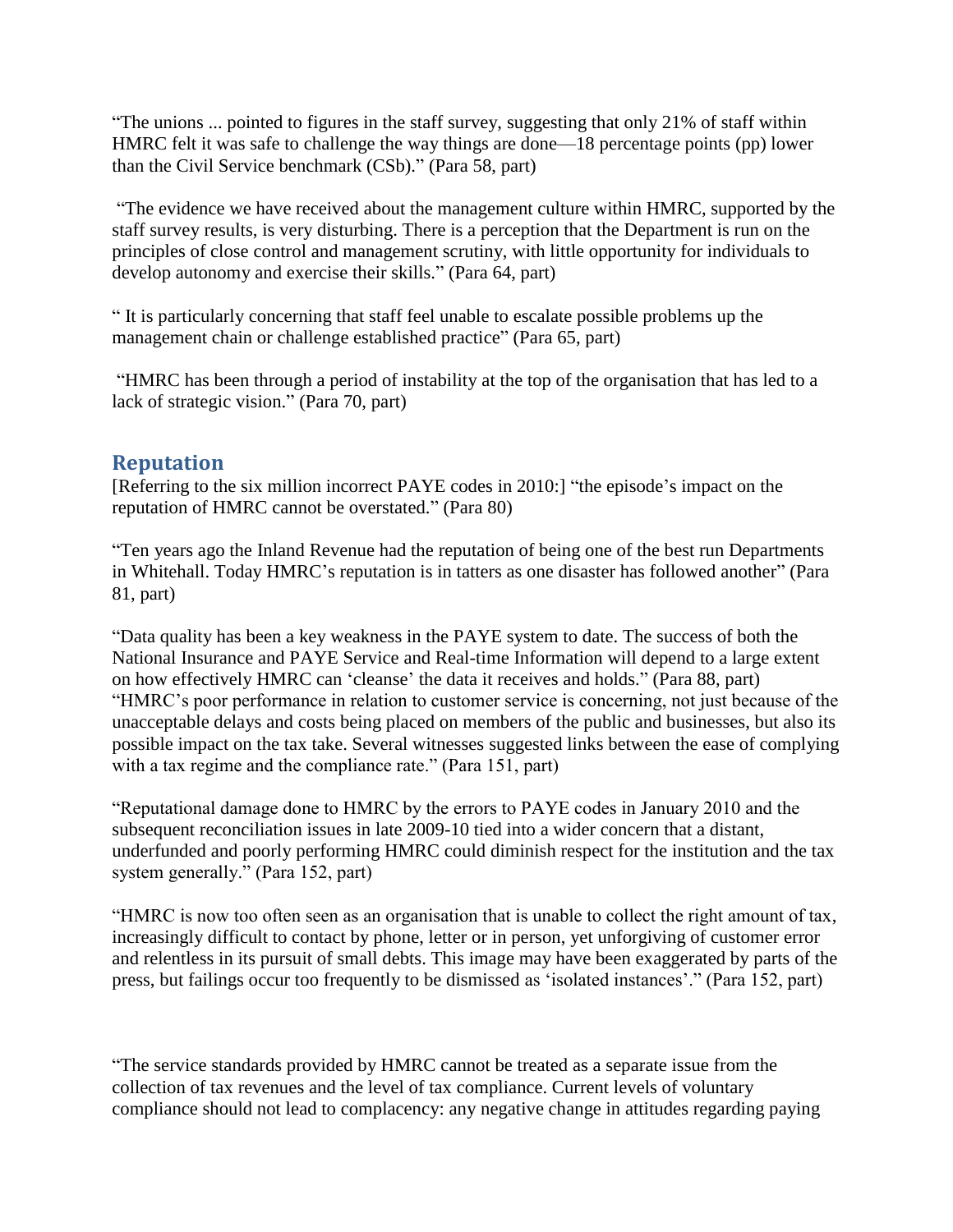taxes may take many years to filter through into reduced tax compliance and tax yields, at which stage it may be very hard to reverse. If a view of dealing with HMRC as being a frustrating, costly and time-consuming business were to become entrenched then there is a significant risk of public respect for the institution, and the tax system more generally, being lost." (Para 154)

# **Real Time Information**

[This scheme for radical reform of PAYE from 2013 was broadly welcomed, though with concerns.]

" Our witnesses were generally supportive of Real-time Information in principle. However, few believed that the case for reform was as urgent as the Government initially portrayed." (Para 89, part)

"The history of large IT projects subject to policy-driven timescales has been littered with failure." (Para 93, part).

## **Service standards**

"Much of the evidence received by the Sub-Committee focused on the service standards being delivered by HMRC. This evidence suggests there is widespread concern, particularly among tax professionals, about current standards and the knock-on impact on individuals and businesses." (Para 94, part)

" Witnesses from the professional bodies were primarily concerned about the amount of time it can take to get an accurate response from HMRC, either by post or over the telephone." (Para 97, part)

"HMRC have acknowledged that their performance in providing services to the public has been unacceptable." (Para 98, part)

"The evidence received by us and our predecessors suggest that poor service standards have been an issue for many years and have not been fully reflected in HMRC"s customer service measures." (Para 99, part)

## **Contact centres**

"The Department's performance in responding to calls has been poor. In 2008-09, the Department answered only 57% of the 103 million calls to its main helplines, compared to an industry standard of 95%; callers waited on average two minutes, and nearly four minutes in peak periods to speak to an advisor; and yet contact centre staff spent only 38% of their time handling calls against an industry benchmark of 60%." (Para 104)

"HMRC"s performance at responding to telephone calls has been patchy at best and unacceptable at worst. Based on past performance we do not have confidence that the Department will be able to achieve its target of 90% of calls answered in a day by March 2012." (Para 108)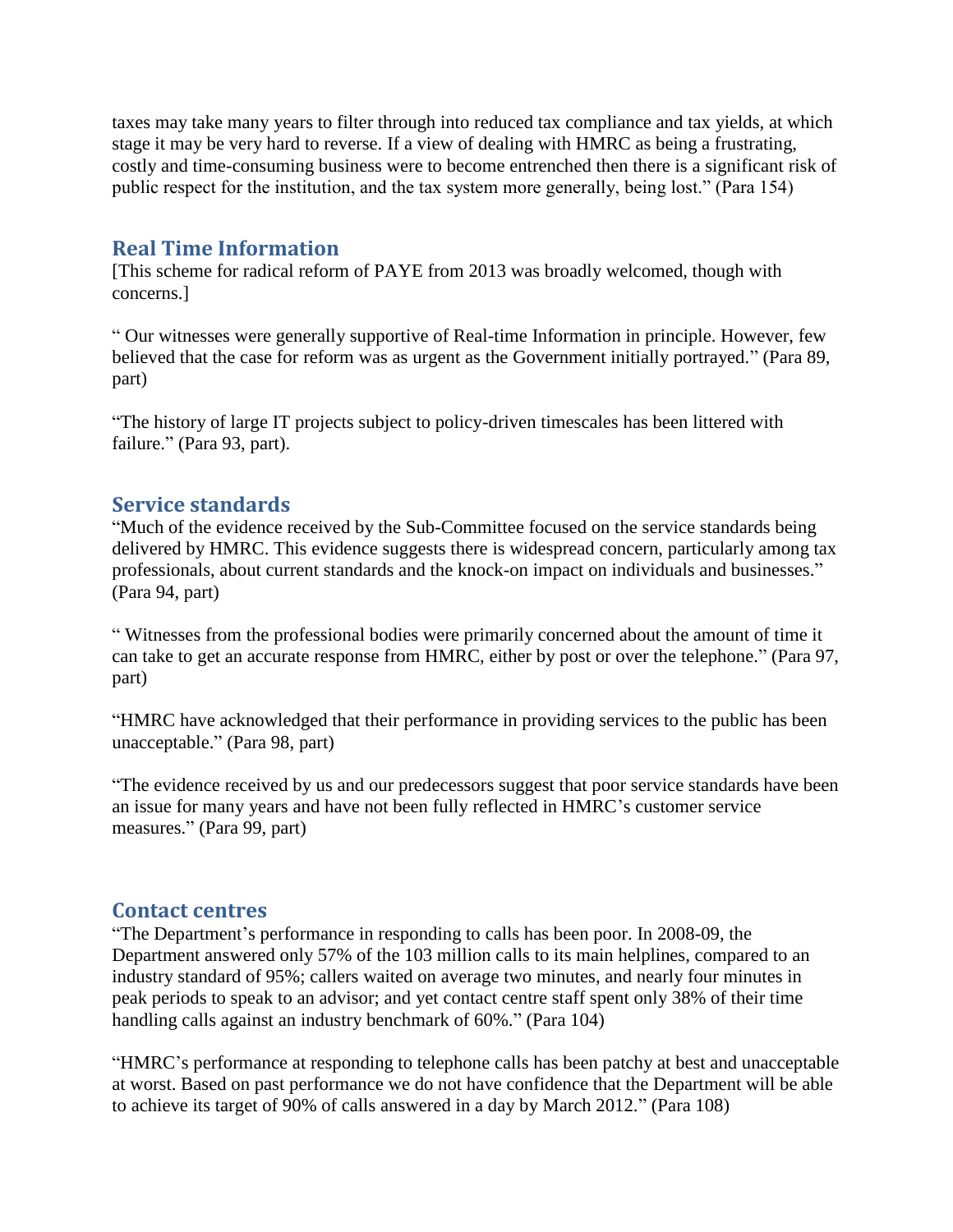## **Getting the right answer**

"A common theme in our the evidence we received was that it had become harder to deal with a tax issue—particularly a complex issue—in a single call to HMRC." (Para 109, part)

"There was significant concern among our witnesses that it has become increasingly difficult to resolve a complex tax issue in a single phone call to HMRC." (Para 111, part)

#### **Post**

"We have received a substantial number of letters from the public expressing concern and even disbelief about the time taken by HMRC to respond to post. Cases of replies being received only after two or three months, in each case from a different geographic location, are not uncommon." (Para 114, part)

"The evidence we have received, correspondence from the public and the coverage in the professional press suggest that long delays in responding to post at HMRC are endemic. This is unacceptable. Such delays increase demand elsewhere in the system, as taxpayers and tax credit claimants chase progress, increasing costs for the public and HMRC alike." (Para 118)

#### **Face-to-face contact**

"We welcome the fact that HMRC"s Change Plan commits to "providing targeted help for vulnerable customers who most need face-to-face support", but we do not believe face-to-face support should solely be available to the vulnerable." (Para 126, part)

## **Online communication**

[There was general support for moving the computer literate to on-line filing.]

"However, HMRC"s movement online has not been without its problems and its critics. The online tax credits portal has been shut down since a large-scale fraud in 2005." (Para 130, part)

"The Forum for Private Business argued that many online processes are too complex for their members to use and gave an example of a relatively simple change to information on HMRC"s website that they were told could take up to six months. A survey of business people by the Institute of Directors found that only 16% considered it easy or very easy to find the information they needed on the HMRC website, although the IoD acknowledged that improvements had been made." (Para 130, part)

"HMRC requires all Company Tax Returns for periods ending from 31 March 2011 to be filed online, yet figures in a report commissioned by HMRC in 2008 suggest 9% of businesses do not have access to a computer, let alone broadband internet." (Para 133, part)

"HMRC has been relatively successful at enabling taxpayers to pay many of their taxes online. However, requiring online filing prematurely runs the risks of excluding those without reliable